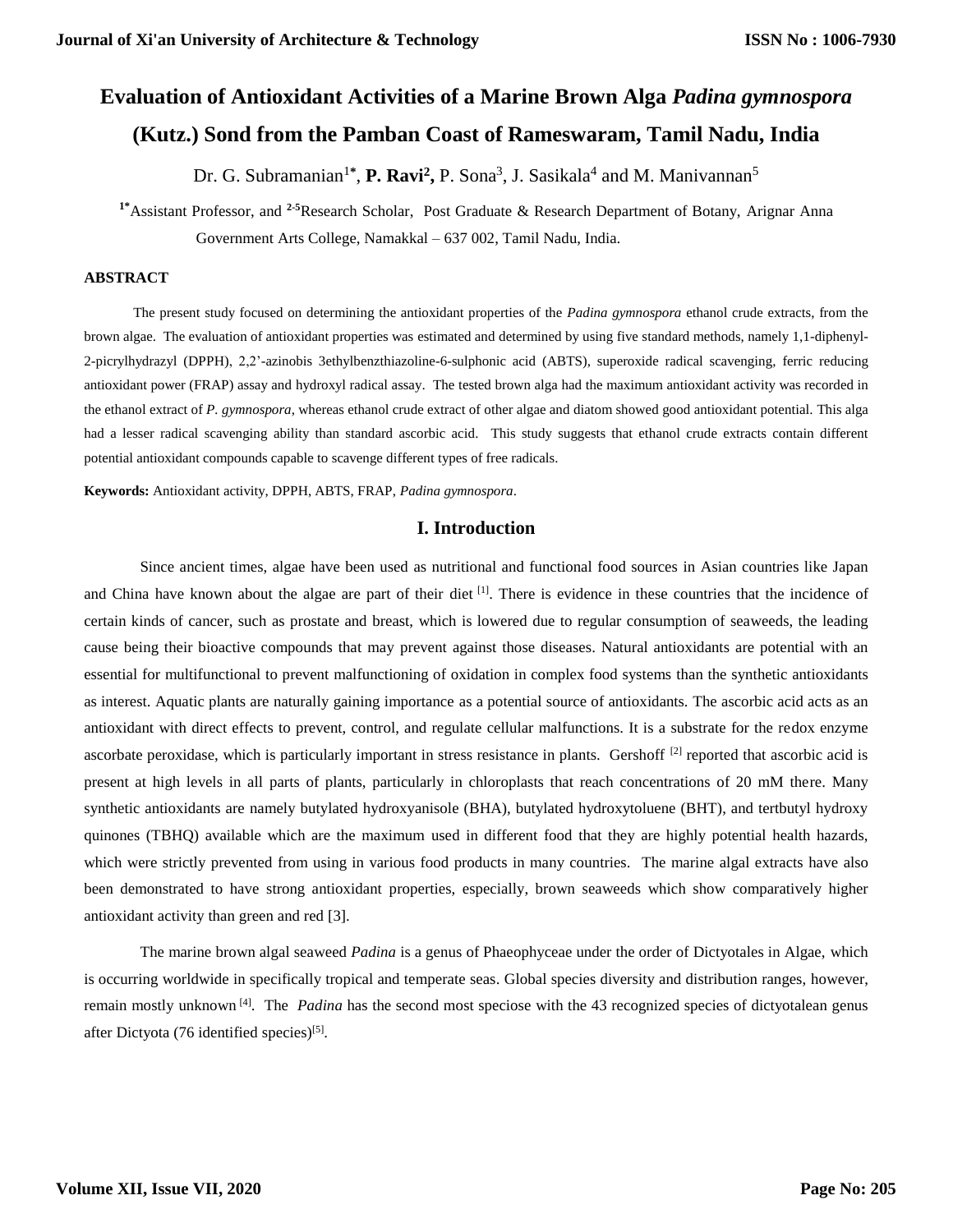# **II. Materials and Methods**

#### **2.1. Collection of Marine Algae**

Brown algae were collected from the Pamban coast of Rameswaram, Tamilnadu, India in December 2014. The freshly harvested seaweeds were washed with clean seawater to remove salt, epiphytes, and sand attached to the surfaces of the samples and transported to the laboratory. The samples were carefully washed with tap water. The samples were pulverized into powder and stored at - 80 °C before extraction.

### **2.2. Chemicals**

The required chemicals for DPPH, ABTs, and FRAP were obtained from Sigma Aldrich (Steinheim, Germany). As per the protocol depends reagents were of analytical grade and obtained from Merck (Darmstadt, Germany) included organic solvent for extraction.

#### **2.3. Preparation for Analysis**

About 5 g of *Padina gymnospora* powdered seaweed was extracted overnight with 200 ml ethanol at room temperature and centrifuged at 3000 rpm for 10 min. The supernatant was collected in a separate labeled bottle after passing through a Whatman No.1 filter paper and the residue was re-extracted two times under the same conditions. The pooled extracts were dried, frozen, and kept on - 80 °C until analysis. The freeze-dried extracts were re-dissolved in ethanol and used for the analysis.

#### **2.3.1. DPPH radical scavenging activity**

Different concentrations of 4ml samples were mixed with 1ml of ethanol solution containing DPPH radicals, resulting in the final concentration of DPPH being  $0.2 \text{ mM}$  [6]. The mixture had been shaken vigorously and kept to stand for 30 minutes and the absorbance (OD) was taken at 517 nm. Ascorbic acid was used as a control. The percentage of DPPH decolorization of the sample was calculated as per the following equation;

**DPPH radical** scavenging activity (
$$
\%
$$
) = [(A control – A test) /A control] x 100 (1)

 $IC<sub>50</sub>$  values ( $\mu$ g/ml) where the inhibitory concentration at which DPPH radicals were scavenged by 50%. Ascorbic acid was used for comparing.

#### **2.3.2. ABTS<sup>+</sup> radical scavenging activity**

ABTS [2, 2'-azino-bis (3-thylbenzothiazoline-6-sulphonic acid)] was obtained by reacting to 7 mM  $^{[7]}$ . ABTS stock solution with 2.45 mM potassium persulfate and the mixture were left to stand in the dark at room temperature for 12 - 16 h before use. The samples were reduced to the concentration ranges from 10 to 50μg/ml. The reaction was subjected by the addition of 1ml of diluted ABTS<sup>+</sup> to the different concentrations of *P. gymnospora* as a sample and 10 ml ethanol as control. The absorbance was measured after 10 min incubation at 730 nm. The ABTS radical scavenging activity was expressed as

$$
\% \text{ of ABTS radical cation inhibition} = \frac{\text{Control} - \text{Sample}}{\text{Control}} \times 100 \tag{2}
$$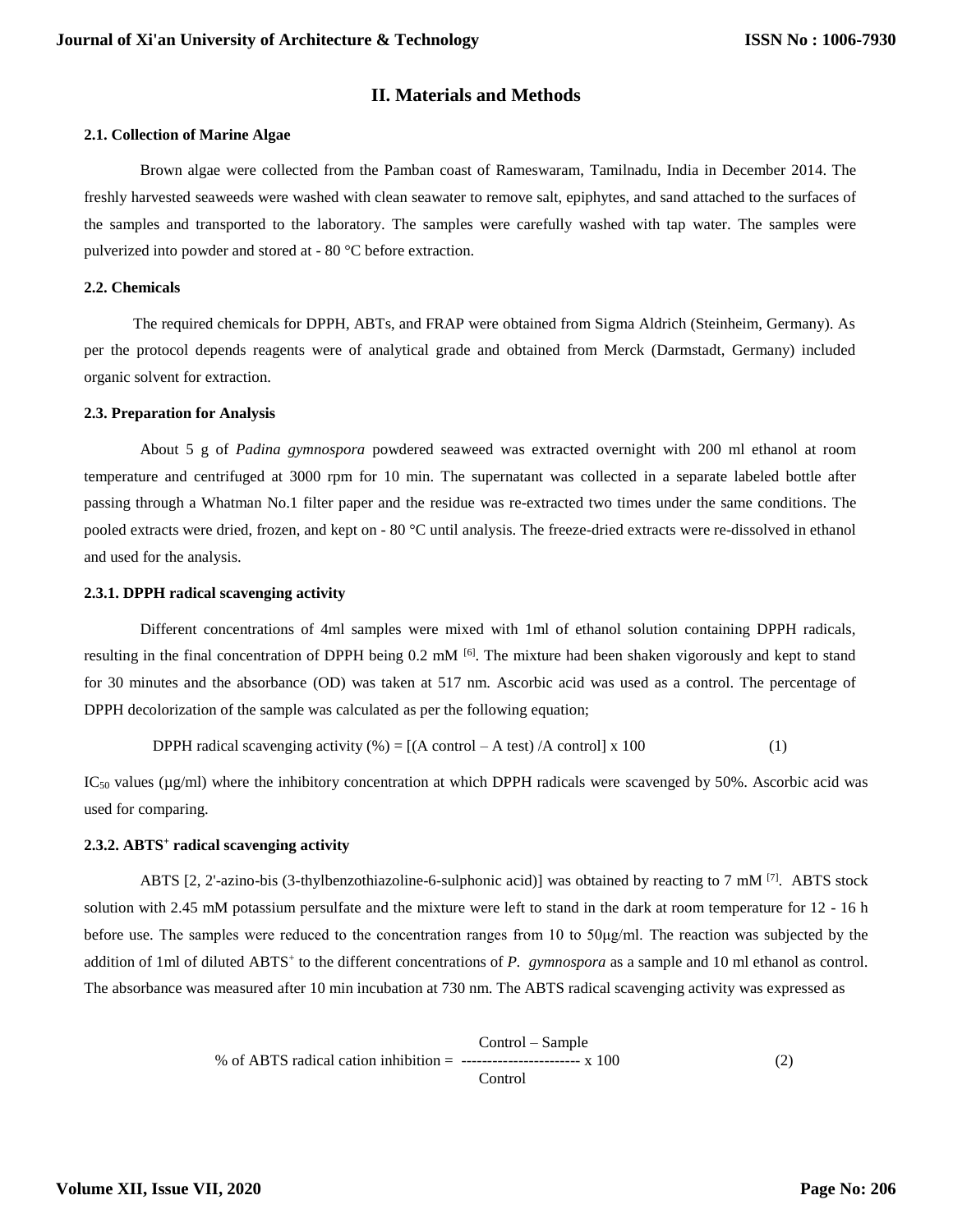## **2.3.3. Superoxide anion radical scavenging activity**

This assay was based on the reduction of nitro blue tetrazolium (NBT) in the presence of nicotinamide adenine dinucleotide (NADH) and phenazine methosulfate (PMS) under aerobic condition<sup>[8]</sup>. The 3 ml reaction mixture contained 50 ml of 1M NBT, 150 ml of 1M NADH with or without sample, and Tris buffer (0.02M, pH 8.0). The reaction was started by adding 15 ml of 1M PMS to the mixture and the absorbance change was recorded at 560 nm after 2 minutes. The inhibition percentage was calculated against a control without the extract.

## **2.3.4. Hydroxyl radical scavenging activity**

The reaction mixture 3.0 ml contained 1.0 ml of 1.5 mM FeSO4, 0.7 ml of 6 mM hydrogen peroxide, 0.3 ml of 20 mM sodium salicylate, and varying concentrations of the sample<sup>[9]</sup>. After incubation at 37 °C for 60 minutes, the absence of the hydroxylated salicylate complex was measured at 562 nm. The percentage scavenging effect was calculated as the scavenging activity.

Hydroxyl radical scavenging activity (
$$
% = [1-(A1-A2)/A0] \times 100
$$
 (3)

Where  $A_0$  was the observance of the control (without extract),  $A_1$  was the observance in the presence of the extract, and  $A_2$  was the observance without sodium salicylate.

#### **2.3.5. Ferric-reducing antioxidant power (FRAP) assay**

The 10 mM of 2, 4, 6-tripyridyl-s-triazine (TPTZ) stock solution in 40 mM HCL, 20 mM FeCl<sub>3</sub>.6H<sub>2</sub>O and 0.3M acetate buffer (pH 3.6) was prepared  $^{[10]}$ . The FRAP reagent was a mixture of 2.5 ml TPTZ solution, 2.5 ml ferric chloride solution, and 25 ml acetate buffer. It was freshly prepared and warmed to 37ºC. FRAP reagent (900 ml) was mixed with 90 ml distilled water and 30 ml of the sample and standard antioxidant solution. The reaction mixture was then incubated at 37 °C for 30 minutes and the absorbance was recorded at 595 nm. An intense blue color complex was formed when ferric tripyridyltriazine (Fe<sub>3</sub>+-TPTZ) complex was reduced to ferrous (Fe<sub>2</sub>+) form. The absorption at 540 nm was recorded.

## **Statistical analysis**

All the assays were carried out in triplicate. Experimental results are expressed as mean  $\pm$  standard deviation(SD).

## **3. Results and Discussion**

An organic chemical compound 2,2-diphenyl-1-picrylhydrazyl abbreviated form is DPPH. It is a stable free radical molecule with a dark-colored crystalline powder. Cotelle *et al*., [11] reported that the DPPH had been used enormously as a free radical chemical to evaluate reducing substances. The salient feature of DPPH is the purple color, usually disappeared while an antioxidant compound is present in the medium. Thus, molecules with antioxidant can quench DPPH free radicals and convert them to a colorless product, resulting in a decrease in absorbance at 517 nm. Hence, the more rapidly the absorbance decreases the more potent antioxidant activity of the extract. The seaweed extracts consisted of many primary and secondary metabolites like phenols, flavonoids; steroids, etc., which are responsible for helping to prevent many diseases due to their free radical scavenging activities [12] . The seaweed *P. gymnospora* exhibited significant dose-dependent inhibition of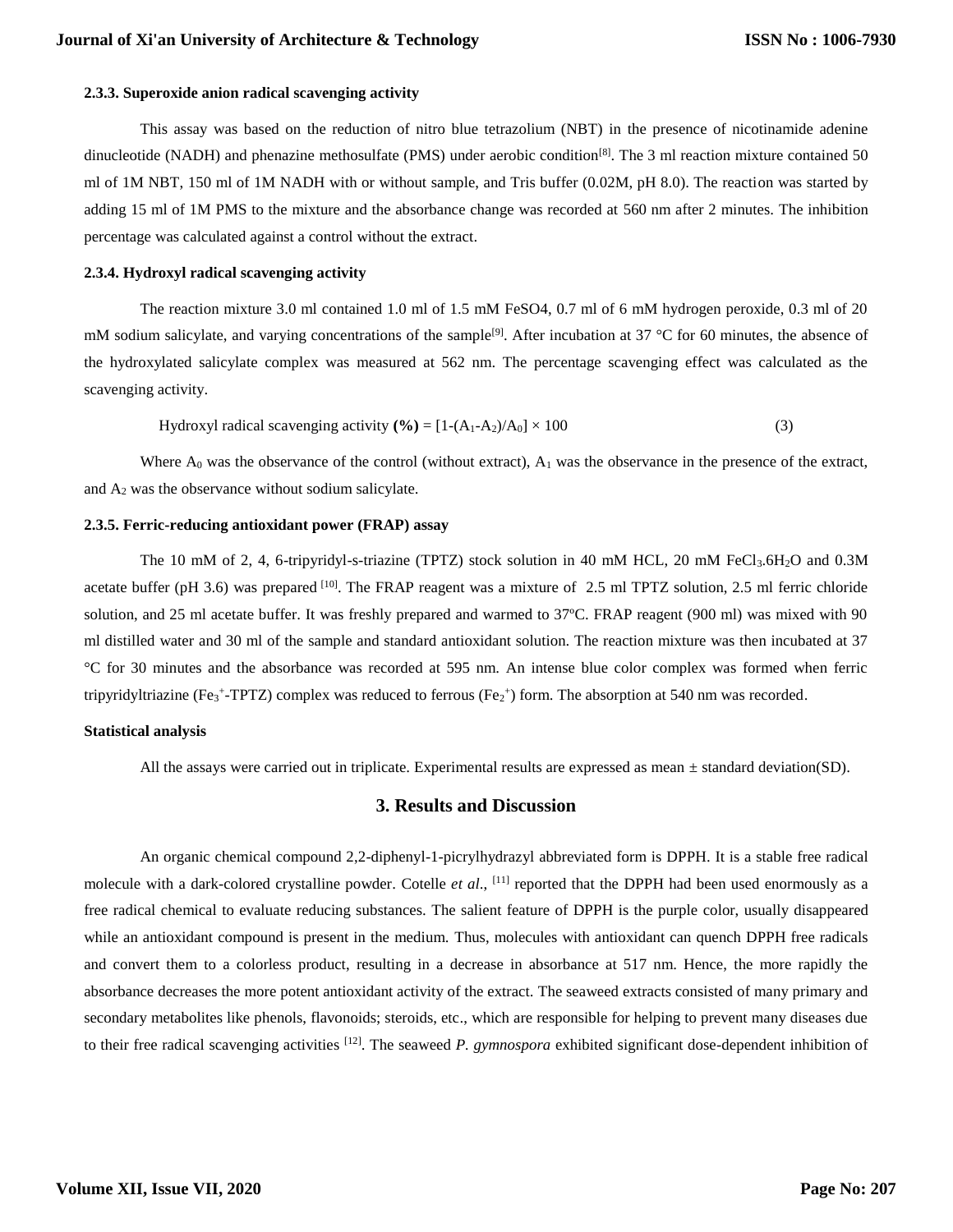# **Journal of Xi'an University of Architecture & Technology**

DPPH activity. This alga had a lesser activity than the standard of ascorbic acid. The results were presented in Table 1, the  $IC_{50}$  value of ascorbic acid, and the algal sample was  $30.78\mu g/ml$ , and  $39.98\mu g/ml$ ., respectively.

| <b>Concentrations</b><br>$(\mu g/ml)$ | % of Inhibition                         |                  |
|---------------------------------------|-----------------------------------------|------------------|
|                                       | Ascorbic Acid<br>(Standard Antioxidant) | <b>DPPH</b>      |
| 10                                    | $38.29 \pm 1.12$                        | $35.22 \pm 0.01$ |
| 20                                    | $42.55 \pm 1.32$                        | $39.66 \pm 0.12$ |
| 30                                    | $46.88 \pm 1.45$                        | $43.52 \pm 0.14$ |
| 40                                    | $53.69 \pm 2.22$                        | $50.12 \pm 1.01$ |
| 50                                    | $58.45 \pm 2.34$                        | $55.45 \pm 1.25$ |

**Table 1: DPPH Inhibitory Activity of** *Padina gymnospora*

Data represented as mean  $\pm$  SD (n=3)

ABTS assay is a simple indirect method for determining the activity of natural antioxidants. Roginsky and Lissi, <sup>[13]</sup> reported that ABTS radical is rather stable, still, it reacts energetically with an H-atom donor, such as phenolics, been converted into a non-colored form of ABTS. The ABTS radical cation-scavenging assay performed showed that the antioxidant activity increases with an increase in the concentration. The results showed (Table 2) that *P. gymnospora* showed a lesser behavior than standard ascorbic acid of  $30.38\mu\text{g/ml}$  and  $25.85\mu\text{g/ml}$ , of IC<sub>50</sub>, respectively.

| <b>Concentrations</b><br>$(\mu g/ml)$ | % of Inhibition                         |                  |
|---------------------------------------|-----------------------------------------|------------------|
|                                       | Ascorbic Acid<br>(Standard Antioxidant) | <b>ABTS</b>      |
| 10                                    | $33.29 \pm 1.25$                        | $30.22 \pm 0.02$ |
| 20                                    | $46.22 \pm 1.45$                        | $42.56 \pm 1.21$ |
| 30                                    | $50.11 \pm 1.68$                        | $48.33 \pm 2.12$ |
| 40                                    | $57.94 \pm 2.11$                        | $55.98 \pm 3.05$ |
| 50                                    | $63.45 \pm 2.88$                        | $59.36 \pm 3.15$ |

**Table 2: ABTS Inhibitory Activity of** *Padina gymnospora*

Data represented as mean  $\pm$  SD (n=3)

Superoxide anion radical is one of the most durable reactive oxygen species among the free radicals that are generated after the oxygen is taken into living cells. Superoxide anion changes to other harmful ROS and free radicals such as hydrogen peroxide and hydroxyl radicals, which induce oxidative damage [14]. The decrease in the absorbance at 560 nm with the *P. gymnospora* thus indicates the consumption of superoxide anion in the reaction mixture. The antioxidant activity of the ethanol crude extract determined by superoxide anion radical assay varied, as seen in Table 3. The reducing power was found to be higher in ethanol extract. At a concentration of 43.16µg/ml of *P. gymnospora* of IC<sub>50</sub> superoxide anion radical generated, which showed lesser scavenging activities than the standard ascorbic acid (38.44 $\mu$ g/ml of IC<sub>50</sub> value).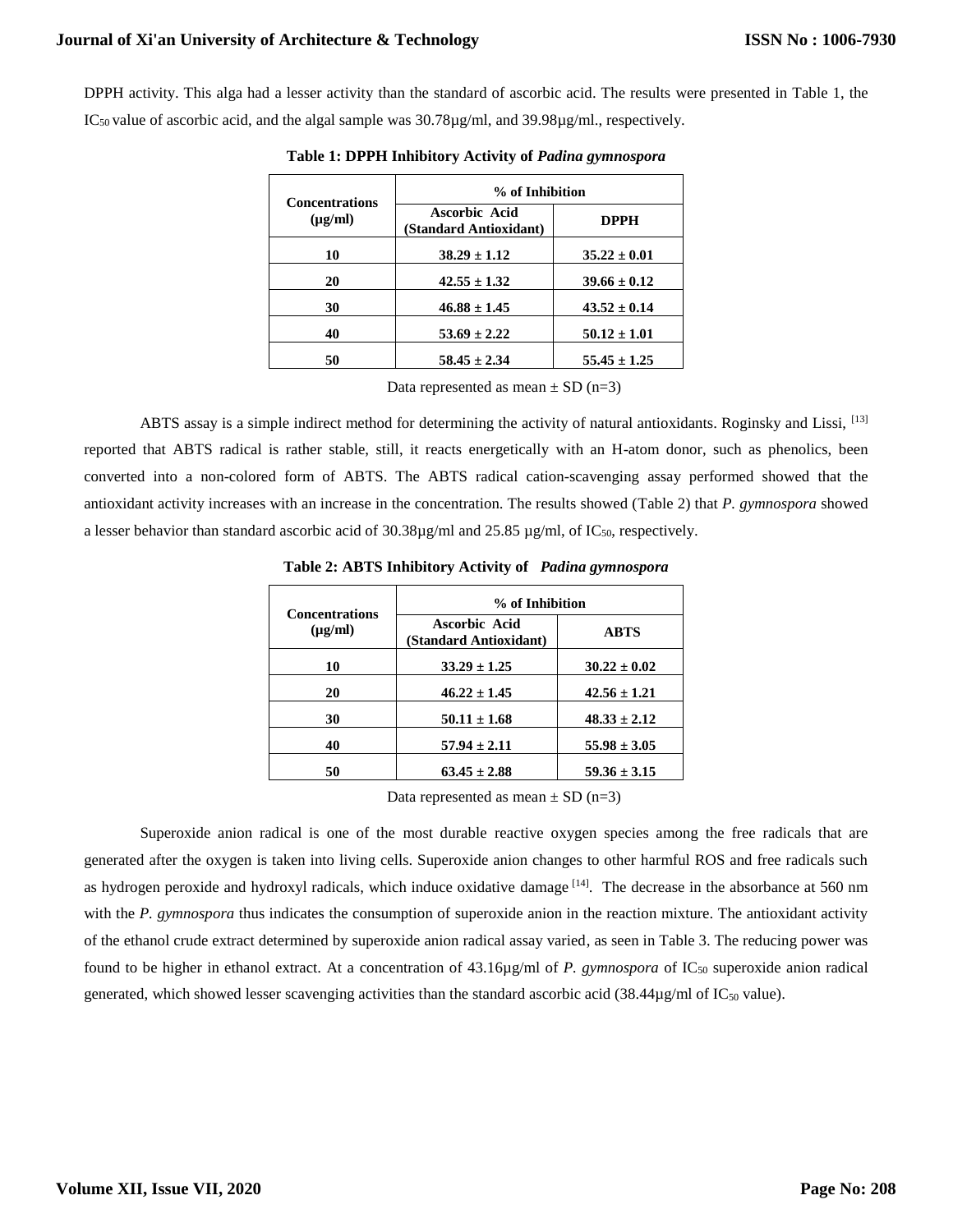| <b>Concentration</b><br>$(\mu g/ml)$ | % of Inhibition                         |                   |
|--------------------------------------|-----------------------------------------|-------------------|
|                                      | Ascorbic Acid<br>(Standard Antioxidant) | <b>Superoxide</b> |
| 10                                   | $27.54 \pm 1.35$                        | $24.26 \pm 1.02$  |
| 20                                   | $35.69 \pm 1.52$                        | $32.55 \pm 1.22$  |
| 30                                   | $42.12 \pm 1.87$                        | $40.12 \pm 1.34$  |
| 40                                   | $51.44 \pm 2.44$                        | $49.55 \pm 2.55$  |
| 50                                   | $57.56 \pm 2.67$                        | $54.64 \pm 2.97$  |

**Table 3: Superoxide Inhibitory Activity of** *Padina gymnospora*

Data represented as mean  $\pm$  SD (n=3)

Ferric-reducing antioxidant power (FRAP) is another important indicator of the antioxidant potential of either a compound or an extract with a solvent [15]. The ability to reduce ferric ions indicates that the antioxidant compounds are electron donors, which could be reduced the oxidized intermediate compounds of lipid peroxidation processes, hence acting as primary and secondary antioxidants <sup>[16]</sup>. The antioxidant activity of the ethanol crude extract determined by FRAP assay varied, as seen in Table 4. The reducing power was found to be higher in ethanol extract. At a concentration of 28.14µg/ml in *P. gymnospora* and  $21.32\mu$ g/ml with ascorbic acid of IC<sub>50</sub> values.

| <b>Concentration</b><br>$(\mu g/ml)$ | % of Inhibition                                |                  |
|--------------------------------------|------------------------------------------------|------------------|
|                                      | Ascorbic Acid<br>(Standardized<br>Antioxidant) | <b>FRAP</b>      |
| 10                                   | $36.78 \pm 1.08$                               | $33.55 \pm 0.12$ |
| 20                                   | $45.22 \pm 1.21$                               | $41.22 \pm 1.09$ |
| 30                                   | $57.89 \pm 1.37$                               | $48.23 \pm 1.46$ |
| 40                                   | $61.48 \pm 2.01$                               | $58.24 \pm 1.63$ |
| 50                                   | $68.55 \pm 2.55$                               | $62.11 \pm 1.85$ |

**Table 4: FRAP Inhibitory Activity of** *Padina gymnospora.*

Data represented as mean  $\pm$  SD (n=3)

Hydroxyl radical iron is the vital, active oxygen and is causing lipid peroxidation in enormous biological damage. The highly reactive hydroxyl radical can cause oxidative damage to macromolecules like DNA, lipid, and protein [17].

In this present study, the algal sample was found to scavenge  $O_2$  significantly and in a dose-dependent manner and may protect the DNA, protein, and lipid from damage. Earlier, a study in this alga from the intertidal regions of Pondicherry coast, India by Saranya *et al*., [18] reported that *P. gymnospora* extracts as a good source for the development of antioxidant agents. The results for the hydroxyl scavenging assay were shown in Table 5. The concentrations for 50% inhibition were found to be 29.74 and 21.89µg/ml for the *P. gymnospora* and ascorbic acid, respectively.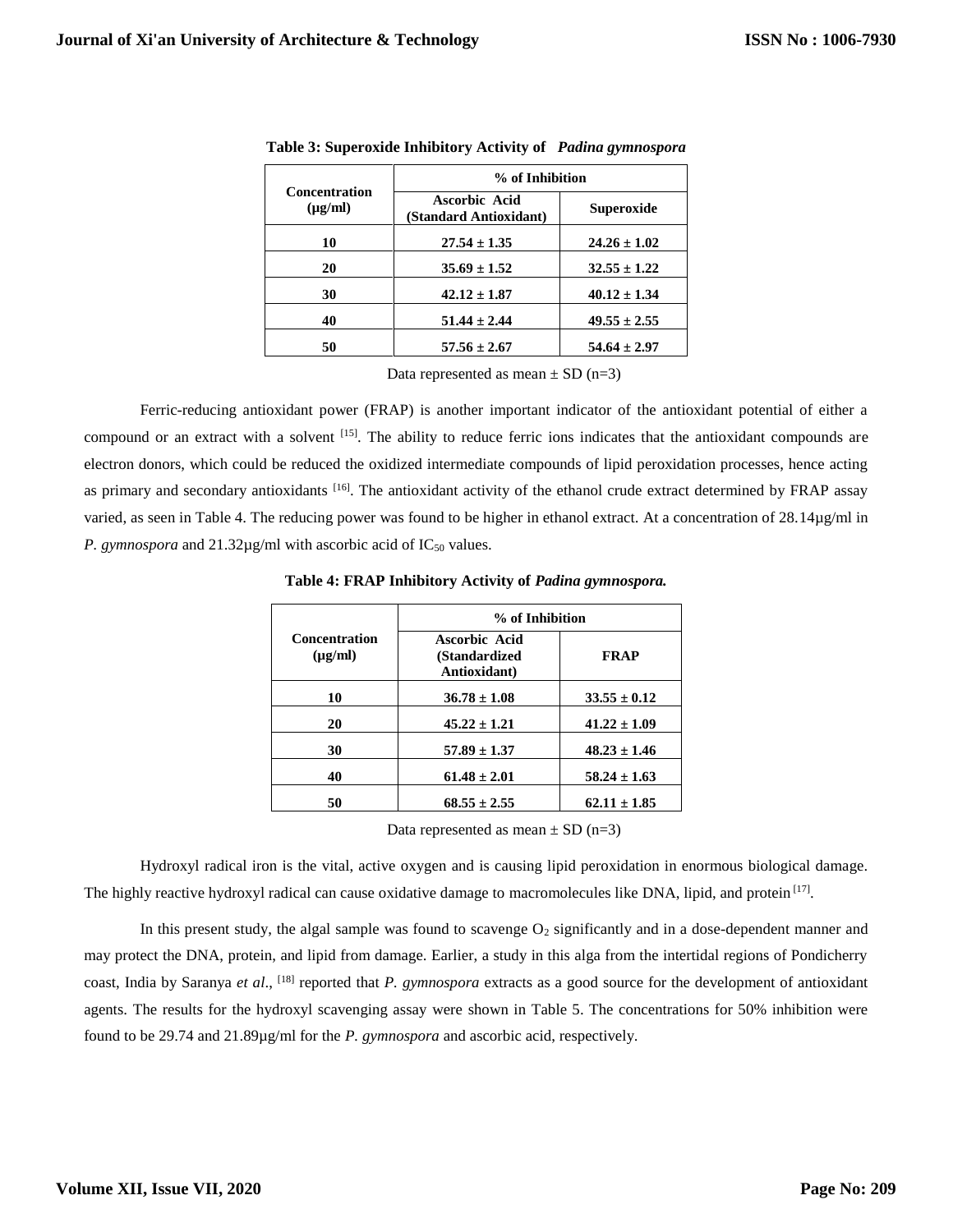|                                                       | % of Inhibition  |
|-------------------------------------------------------|------------------|
| <b>Ascorbic Acid</b><br>(Standardized<br>Antioxidant) | <b>Hydroxyl</b>  |
| $33.87 \pm 1.06$                                      | $31.14 \pm 1.00$ |
| $48.22 \pm 2.02$                                      | $41.55 \pm 1.07$ |
| $55.98 \pm 2.22$                                      | $49.58 \pm 1.21$ |
| $62.84 \pm 2.76$                                      | $54.78 \pm 1.34$ |
| $67.33 \pm 3.11$                                      | $61.23 \pm 1.39$ |
|                                                       |                  |

#### **Table 5: Hydroxyl Radical Scavenging Inhibitory Activity of** *Padina gymnospora*

Data represented as mean  $\pm$  SD (n=3)

## **4. Conclusion**

In this communication, we are reporting the first time that ethanolic extraction method by using antioxidant activity. In the present study, the *Padina gymnospora* (alga) ethanolic extractions were showing significant results in the various antioxidant activities. The experimental findings proved that this alga extract is an excellent source of bioactive compounds with a wide variety of applications and will be used in natural antioxidants in different food and pharmaceutical industry products.

## **References**

- [1]. Mark L. Wells, Philippe Potin, James S. Craigie, John A. Raven, Sabeeha S. Merchant, Katherine E. Helliwell, *et al.,* (2017). Algae as nutritional and functional food sources: revisiting our understanding. *J Appl Phycol.*29: 949–982
- [2]. Gershoff, S. N. 1993. Vitamin C (ascorbic acid): new roles, new requirements. *Nutrition Reviews.* 51:313-326
- [3]. Al-Amoudi, O. A., Mutawie, H.H., Patel, A.V., and Blunden, G. (2009). Chemical composition and antioxidant activities of Jeddah cornice algae. *Saudi J Biol Sci.* 16:23–29.
- [4]. Thomas Silberfeld, Lucie Bittner, Cindy Fernandez-Garcıa, Corinne Cruaud, Florence Rousseau, Bruno de Reviers, *et al*., (2013). Species Diversity, Phylogeny, and Large Scale Biogeographic Patterns of the Genus *Padina* (Phaeophyceae, Dictyotales). *J. Phycol*. 49, 130–142.
- [5]. Guiry, M. D., and Guiry, G. M. (2013). Algae Base. World-wide electronic publication, National University of Ireland, Galway: [http://www.algaebase.org.](http://www.algaebase.org/)
- [6]. Karagozler, A. A, Erday, B, Emek, Y. C, and Uggun, D.A. (2008). Antioxidant activity and proline content of leaf extracts from *Dorystoechas hastata*. *Food Chem.* 111:400–7.
- [7]. Indu, H., and Seenivasan, R. (2013). *In vitro* antioxidant activity of selected seaweeds from the southeast coast of India. *Int j pharm sci*. 5(2): 474-484.
- [8]. Robak, J, and Gryglewski, I. R. (1988). Flavonoids are scavengers of superoxide anions. *Biochem Pharmacol*. 37:837–41.
- [9]. Naskar, S., Islam, A., and Mazumder, U. K. (2010). *In vitro* and *in vivo* antioxidant potential of Hydromethanolic extracts of *Phoenix dactylifera* fruits. *J Sci Res*. 2:144-157.